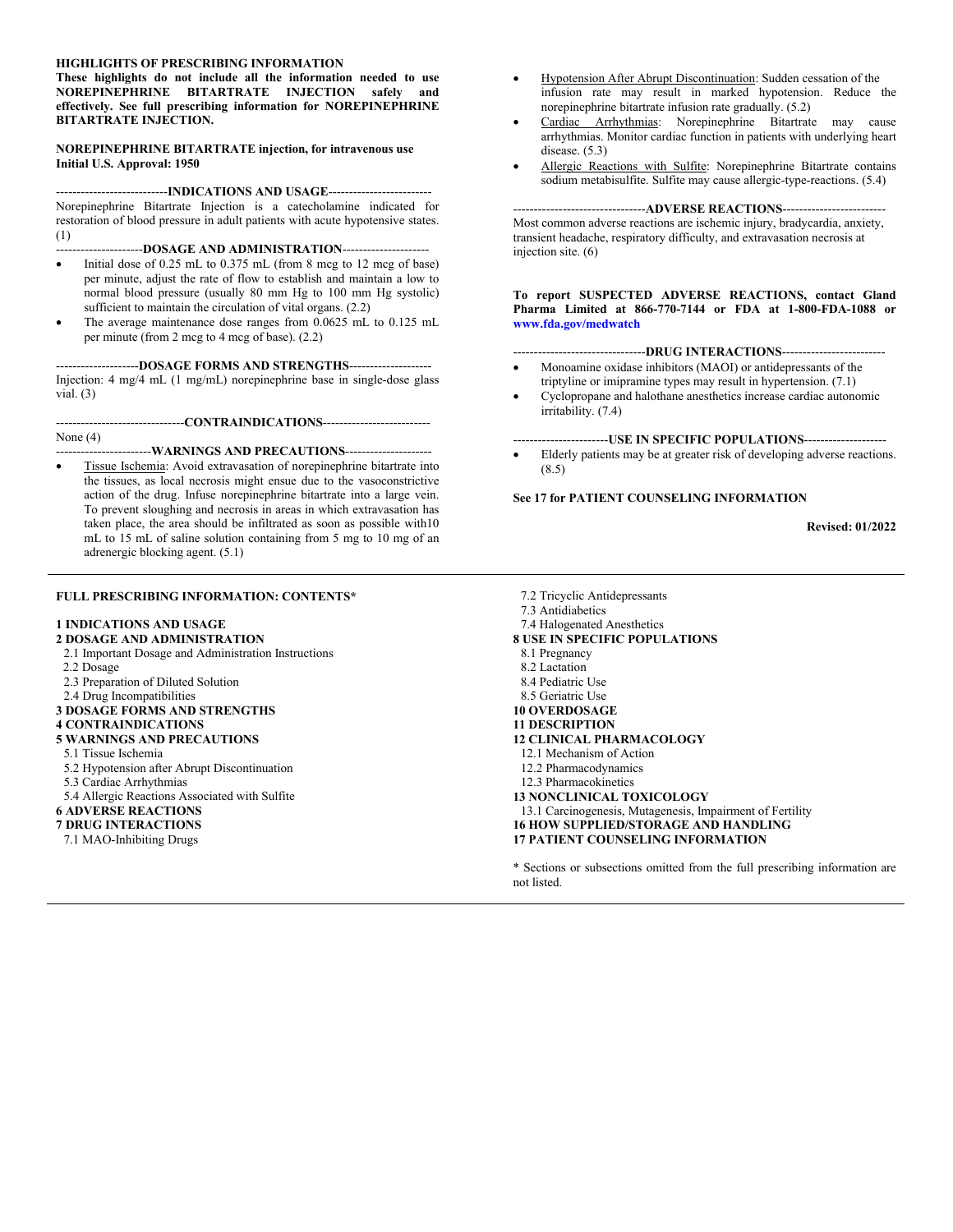# **FULL PRESCRIBING INFORMATION**

# **1 INDICATIONS AND USAGE**

Norepinephrine Bitartrate Injection is indicated to raise blood pressure in adult patients with severe, acute hypotension.

# **2 DOSAGE AND ADMINISTRATION**

# **2.1 Important Dosage and Administration Instructions**

# Correct Hypovolemia

Address hypovolemia before initiation of norepinephrine bitartrate injection therapy. If the patient does not respond to therapy, suspect occult hypovolemia *[see Warnings and Precautions (5.1)].*

# Administration

Dilute norepinephrine bitartrate injection prior to use *[see Dosage and Administration (2.3)]*.

Infuse norepinephrine bitartrate injection into a large vein. Avoid infusions into the veins of the leg in the elderly or in patients with occlusive vascular disease of the legs *[see Warnings and Precautions (5.1)].* Avoid using a catheter-tie-in technique*.*

# Discontinuation

When discontinuing the infusion, reduce the flow rate gradually. Avoid abrupt withdrawal.

# **2.2 Dosage**

After an initial dosage of 8 to 12 mcg per minute via intravenous infusion, assess patient response and adjust dosage to maintain desired hemodynamic effect. Monitor blood pressure every two minutes until the desired hemodynamic effect is achieved, and then monitor blood pressure every five minutes for the duration of the infusion.

Typical maintenance intravenous dosage is 2 to 4 mcg per minute.

# **2.3 Preparation of Diluted Solution**

Visually inspect norepinephrine bitartrate injection for particulate matter and discoloration prior to administration (the solution is colorless)*.* Do not use the solution if its color is pinkish or darker than slightly yellow or if it contains a precipitate.

Add the content of one norepinephrine bitartrate injection vial (4 mg in 4 mL) to 1,000 mL of 5% Dextrose Injection, USP or Sodium Chloride Injection solutions that contain 5% dextrose to produce a 4 mcg per mL dilution. Dextrose reduces loss of potency due to oxidation. Administration in saline solution alone is not recommended.

Use higher concentration solutions in patients requiring fluid restriction. Prior to use, store the diluted norepinephrine bitartrate injection solution for up to 24 hours at room temperature [20°C to 25°C (68°F to 77°F)] and protect from light.

# **2.4 Drug Incompatibilities**

Avoid contact with iron salts, alkalis, or oxidizing agents.

Whole blood or plasma, if indicated to increase blood volume, should be administered separately.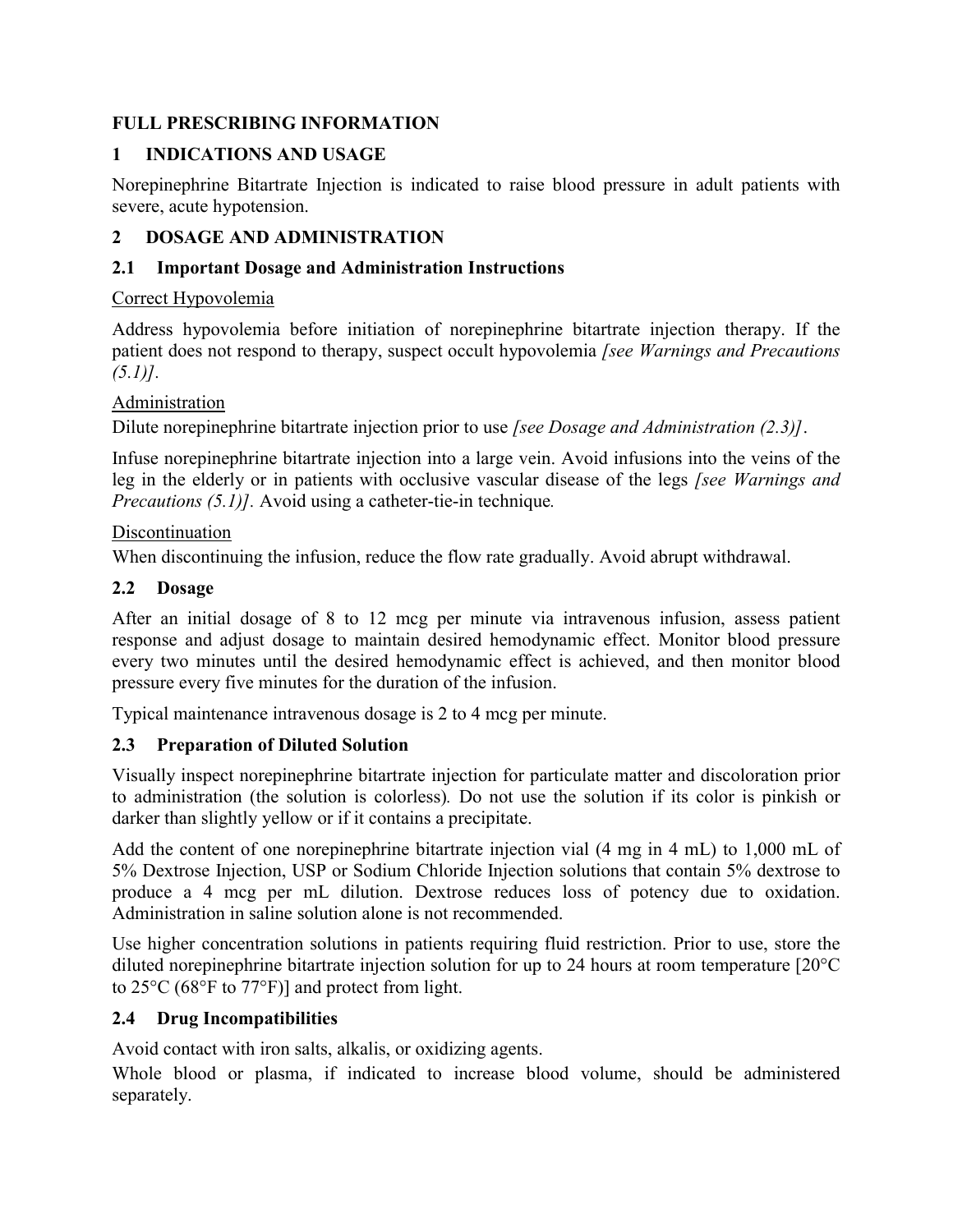# **3 DOSAGE FORMS AND STRENGTHS**

Injection: 4 mg/4 mL (1 mg/mL norepinephrine base) sterile, colorless to pale yellow solution in a single-dose amber glass vial.

# **4 CONTRAINDICATIONS**

None.

# **5 WARNINGS AND PRECAUTIONS**

# **5.1 Tissue Ischemia**

Administration of norepinephrine bitartrate to patients who are hypotensive from hypovolemia can result in severe peripheral and visceral vasoconstriction, decreased renal perfusion and reduced urine output, tissue hypoxia, lactic acidosis, and reduced systemic blood flow despite "normal" blood pressure. Address hypovolemia prior to initiating norepinephrine bitartrate *[see Dosage and Administration (2.1)].* Avoid norepinephrine bitartrate in patients with mesenteric

or peripheral vascular thrombosis, as this may increase ischemia and extend the area of infarction.

Gangrene of the extremities has occurred in patients with occlusive or thrombotic vascular disease or who received prolonged or high dose infusions. Monitor for changes to the skin of the extremities in susceptible patients.

Extravasation of norepinephrine bitartrate may cause necrosis and sloughing of surrounding tissue. To reduce the risk of extravasation, infuse into a large vein, check the infusion site frequently for free flow, and monitor for signs of extravasation *[see Dosage and Administration (2.1)].*

# Emergency Treatment of Extravasation

To prevent sloughing and necrosis in areas in which extravasation has occurred, infiltrate the ischemic area as soon as possible, using a syringe with a fine hypodermic needle with 5 to 10 mg of phentolamine mesylate in 10 to 15 mL of 0.9% Sodium Chloride Injection in adults.

Sympathetic blockade with phentolamine causes immediate and conspicuous local hyperemic changes if the area is infiltrated within 12 hours.

# **5.2 Hypotension after Abrupt Discontinuation**

Sudden cessation of the infusion rate may result in marked hypotension. When discontinuing the infusion, gradually reduce the norepinephrine bitartrate infusion rate while expanding blood volume with intravenous fluids.

# **5.3 Cardiac Arrhythmias**

Norepinephrine Bitartrate elevates intracellular calcium concentrations and may cause arrhythmias, particularly in the setting of hypoxia or hypercarbia. Perform continuous cardiac monitoring of patients with arrhythmias.

# **5.4 Allergic Reactions Associated with Sulfite**

Norepinephrine Bitartrate Injection contains sodium metabisulfite, a sulfite that may cause allergictype reactions including anaphylactic symptoms and life-threatening or less severe asthmatic episodes in certain susceptible people. The overall prevalence of sulfite sensitivity in the general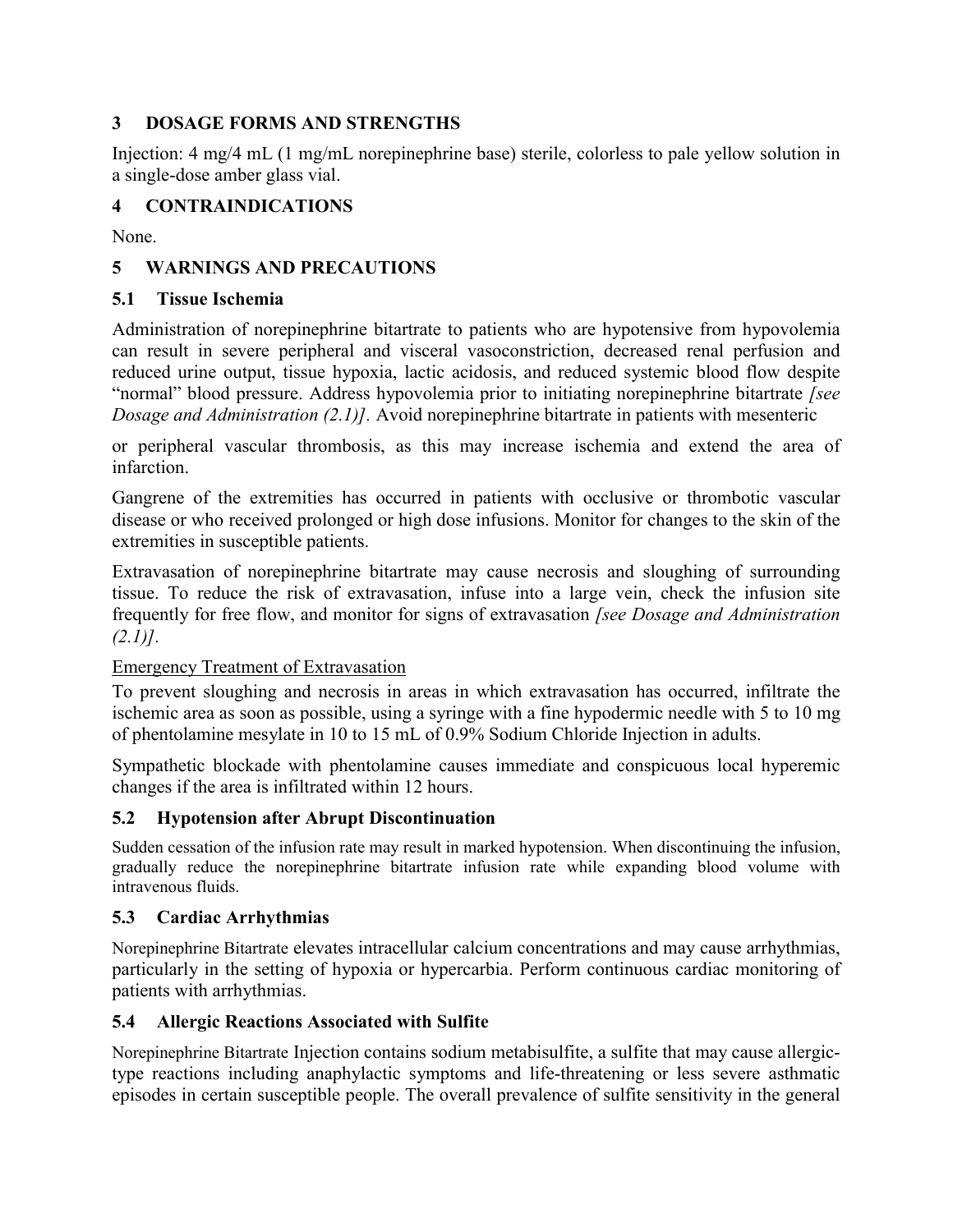population is unknown. Sulfite sensitivity is seen more frequently in asthmatic than in nonasthmatic people.

# **6 ADVERSE REACTIONS**

The following adverse reactions are described in greater detail in other sections:

- Tissue Ischemia *[see Warnings and Precautions (5.1)]*
- Hypotension *[see Warnings and Precautions (5.2)]*
- Cardiac Arrhythmias *[see Warnings and Precautions (5.3)]*

The most common adverse reactions are hypertension and bradycardia.

The following adverse reactions can occur:

*Nervous system disorders:* Anxiety, headache

*Respiratory disorders:* Respiratory difficulty, pulmonary edema

# **7 DRUG INTERACTIONS**

# **7.1 MAO-Inhibiting Drugs**

Co-administration of norepinephrine bitartrate with monoamine oxidase (MAO) inhibitors or other drugs with MAO-inhibiting properties (e.g., linezolid) can cause severe, prolonged hypertension.

If administration of norepinephrine bitartrate cannot be avoided in patients who recently have received any of these drugs and in whom, after discontinuation, MAO activity has not yet sufficiently recovered, monitor for hypertension.

# **7.2 Tricyclic Antidepressants**

Co-administration of norepinephrine bitartrate with tricyclic antidepressants (including amitriptyline, nortriptyline, protriptyline, clomipramine, desipramine, imipramine) can cause severe, prolonged hypertension. If administration of norepinephrine bitartrate cannot be avoided in these patients, monitor for hypertension.

# **7.3 Antidiabetics**

Norepinephrine Bitartrate can decrease insulin sensitivity and raise blood glucose. Monitor glucose and consider dosage adjustment of antidiabetic drugs.

# **7.4 Halogenated Anesthetics**

Concomitant use of norepinephrine bitartrate with halogenated anesthetics (e.g., cyclopropane, desflurane, enflurane, isoflurane, and sevoflurane) may lead to ventricular tachycardia or ventricular fibrillation. Monitor cardiac rhythm in patients receiving concomitant halogenated anesthetics.

# **8 USE IN SPECIFIC POPULATIONS**

# **8.1 Pregnancy**

# Risk Summary

Limited published data consisting of a small number of case reports and multiple small trials involving the use of norepinephrine in pregnant women at the time of delivery have not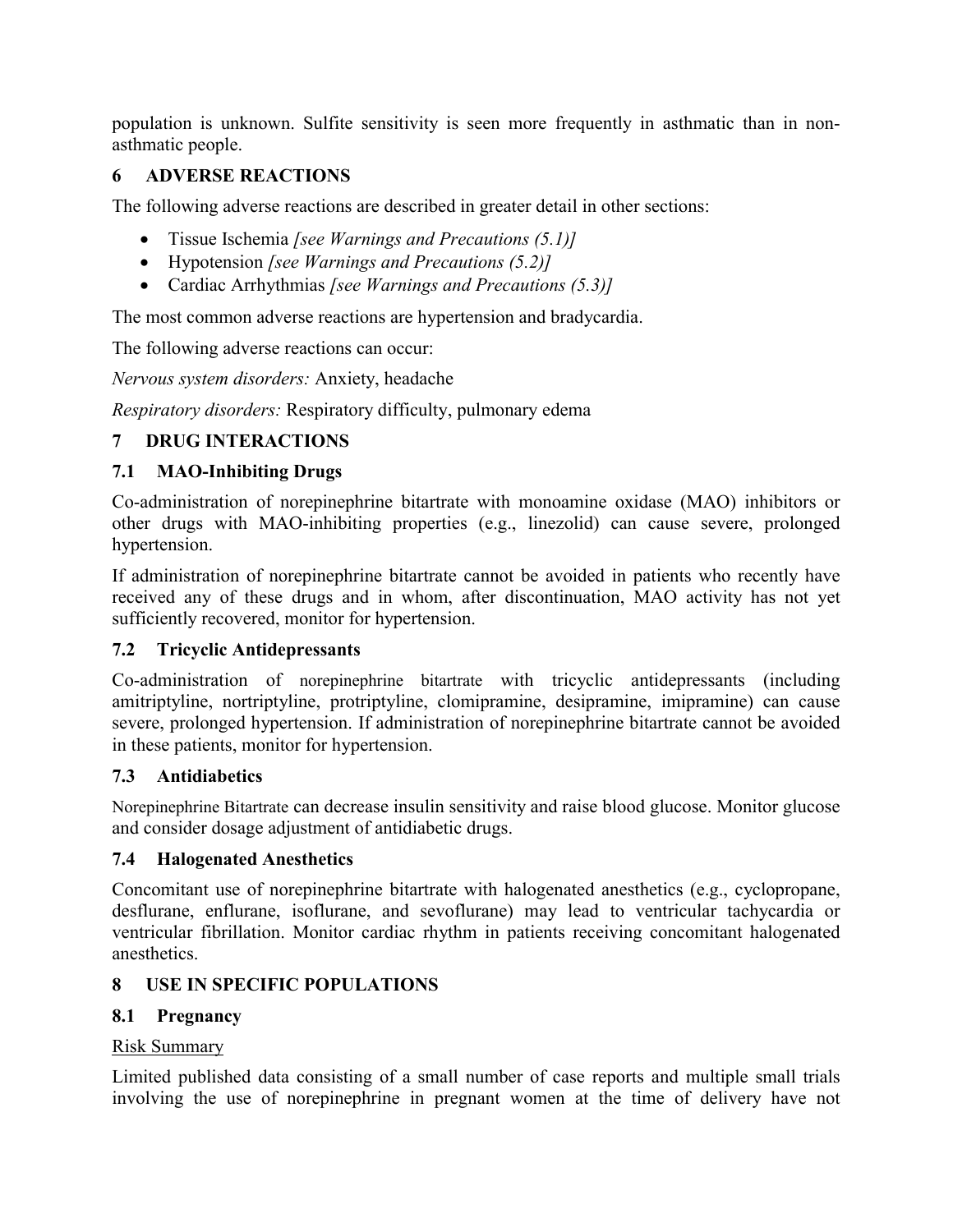identified an increased risk of major birth defects, miscarriage or adverse maternal or fetal outcomes. There are risks to the mother and fetus from hypotension associated with septic shock, myocardial infarction and stroke which are medical emergencies in pregnancy and can be fatal if left untreated. *(see Clinical Considerations)*. In animal reproduction studies, using high doses of intravenous norepinephrine resulted in lowered maternal placental blood flow. Clinical relevance

to changes in the human fetus is unknown since the average maintenance dose is ten times lower *(see Data).* Increased fetal reabsorptions were observed in pregnant hamsters after receiving daily injections at approximately 2 times the maximum recommended dose on a mg/m<sup>3</sup> basis for four days during organogenesis *(see Data).*

The estimated background risk for major birth defects and miscarriage for the indicated population is unknown. All pregnancies have a background risk of birth defect, loss, or other adverse outcomes. In the U.S. general population, the estimated background risk of major birth defects and miscarriage in the clinically recognized pregnancies is 2 to 4% and 15 to 20%, respectively.

# Clinical Considerations

# *Disease-associated maternal and/or embryo/fetal risk*

Hypotension associated with septic shock, myocardial infarction, and stroke are medical emergencies in pregnancy which can be fatal if left untreated. Delaying treatment in pregnant women with hypotension associated with septic shock, myocardial infarction and stroke may increase the risk of maternal and fetal morbidity and mortality. Life-sustaining therapy for the pregnant woman should not be withheld due to potential concerns regarding the effects of norepinephrine on the fetus.

Data

# *Animal Data*

A study in pregnant sheep receiving high doses of intravenous norepinephrine (40 mcg/min, at approximately 10 times the average maintenance dose of 2 to 4 mcg/min in human, on a mg/kg basis) exhibited a significant decrease in maternal placental blood flow. Decreases in fetal oxygenation, urine and lung liquid flow were also observed.

Norepinephrine administration to pregnant rats on Gestation Day 16 or 17 resulted in cataract production in rat fetuses.

In hamsters, an increased number of resorptions (29.1% in study group vs. 3.4% in control group), fetal microscopic liver abnormalities and delayed skeletal ossification were observed at approximately 2 times the maximum recommended intramuscular or subcutaneous dose (on a mg/m<sup>2</sup> basis at a maternal subcutaneous dose of 0.5 mg/kg/day from Gestation Day 7 to 10).

# **8.2 Lactation**

# Risk Summary

There are no data on the presence of norepinephrine in either human or animal milk, the effects on the breastfed infant, or the effects on milk production. Clinically relevant exposure to the infant is not expected based on the short half-life and poor oral bioavailability of norepinephrine.

# **8.4 Pediatric Use**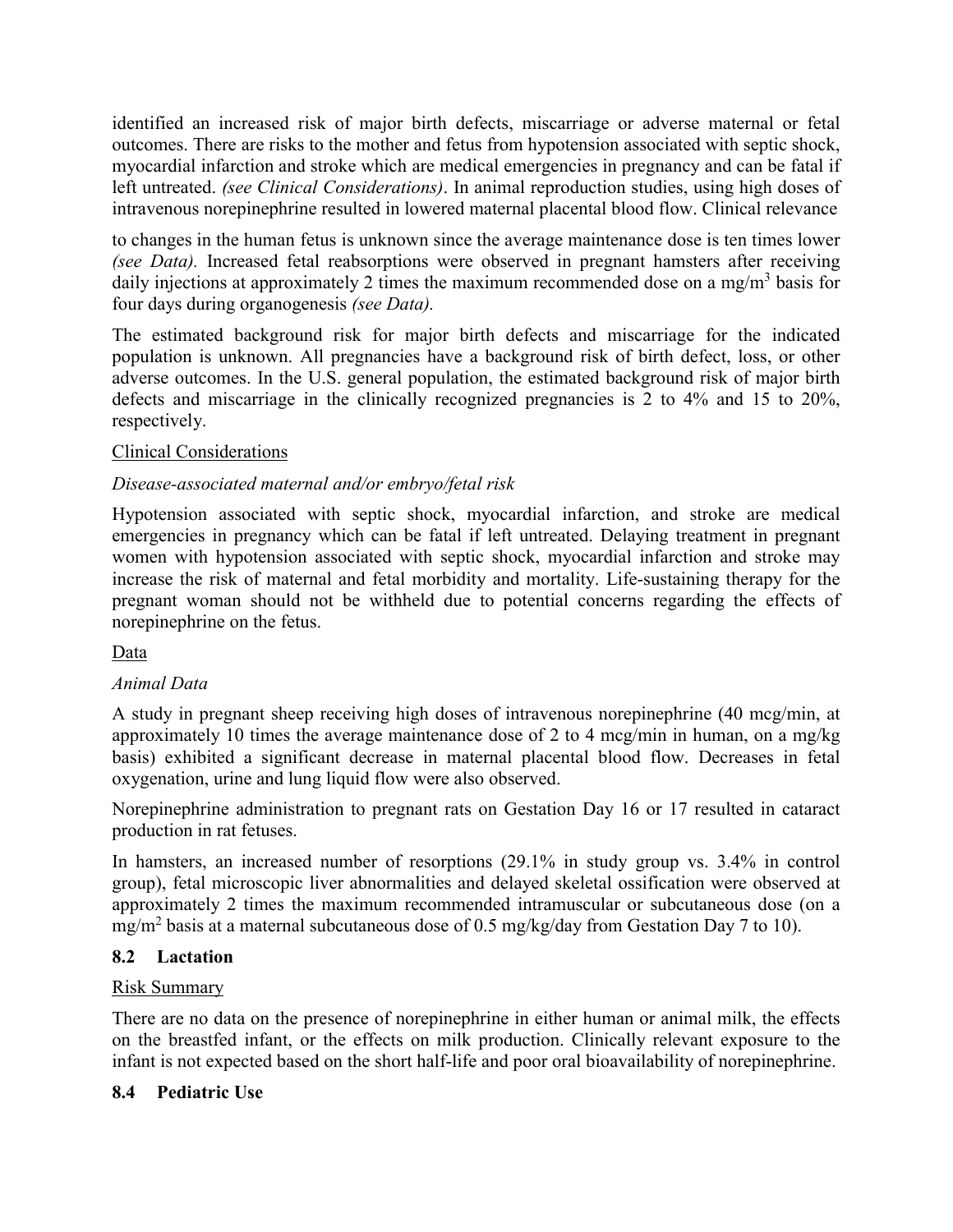Safety and effectiveness in pediatric patients have not been established.

# **8.5 Geriatric Use**

Clinical studies of norepinephrine bitartrate did not include sufficient numbers of subjects aged 65 and over to determine whether they respond differently from younger subjects. Other reported clinical experience has not identified differences in responses between the elderly and younger patients. In general, dose selection for an elderly patient should be cautious, usually starting at the low end of the dosing range, reflecting the greater frequency of decreased hepatic, renal, or cardiac function, and of concomitant disease or other drug therapy.

Avoid administration of norepinephrine bitartrate into the veins in the leg in elderly patients *[see Warnings and Precautions (5.1)]*.

# **10 OVERDOSAGE**

Overdosage with norepinephrine bitartrate may result in headache, severe hypertension, reflex bradycardia, marked increase in peripheral resistance, and decreased cardiac output.

In case of overdosage, discontinue norepinephrine bitartrate until the condition of the patient stabilizes.

# **11 DESCRIPTION**

Norepinephrine (sometimes referred to as l-arterenol/Levarterenol or l-norepinephrine) is a sympathomimetic amine which differs from epinephrine by the absence of a methyl group on the nitrogen atom.

Norepinephrine Bitartrate is (-)-α-(aminomethyl)-3,4-dihydroxybenzyl alcohol tartrate (1:1) (salt) monohydrate (molecular weight 337.3 g/mol) and has the following structural formula:



Norepinephrine Bitartrate Injection, USP is supplied in a sterile aqueous solution in the form of the bitartrate salt to be administered by intravenous infusion. Norepinephrine is sparingly soluble in water, very slightly soluble in alcohol and ether, and readily soluble in acids. Each mL contains 1 mg of norepinephrine base (equivalent to 1.89 mg of norepinephrine bitartrate, anhydrous basis), sodium chloride for isotonicity, not more than 0.2 mg (vials) of sodium metabisulfite as an antioxidant. It has a pH of 3.0 to 4.5. The air in the containers has been displaced by nitrogen gas.

# **12 CLINICAL PHARMACOLOGY**

# **12.1 Mechanism of Action**

Norepinephrine is a peripheral vasoconstrictor (alpha-adrenergic action) and an inotropic stimulator of the heart and dilator of coronary arteries (beta-adrenergic action).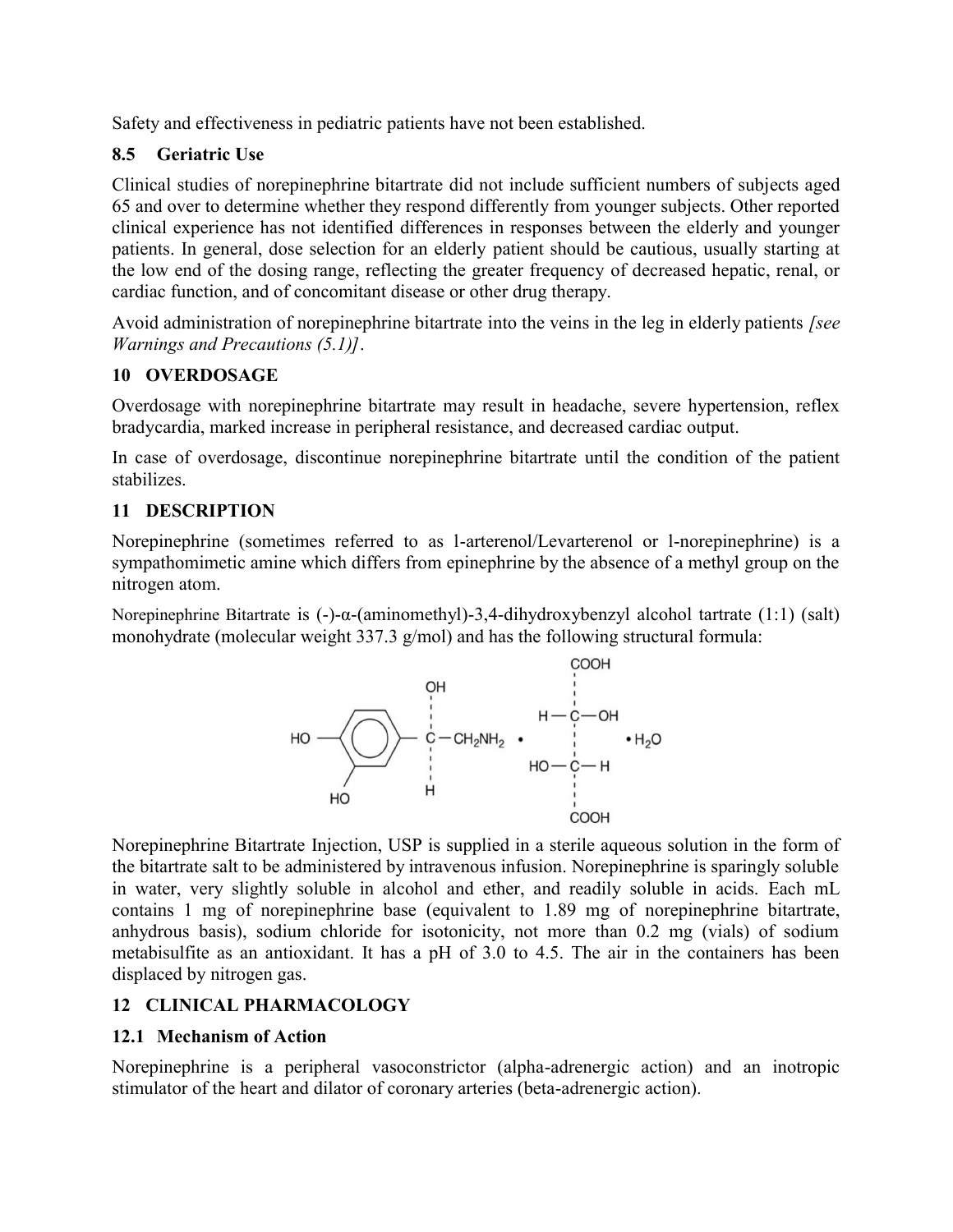### **12.2 Pharmacodynamics**

The primary pharmacodynamic effects of norepinephrine are cardiac stimulation and vasoconstriction. Cardiac output is generally unaffected, although it can be decreased, and total peripheral resistance is also elevated. The elevation in resistance and pressure result in reflex vagal activity, which slows the heart rate and increases stroke volume. The elevation in vascular tone or resistance reduces blood flow to the major abdominal organs as well as to skeletal muscle. Coronary blood flow is substantially increased secondary to the indirect effects of

alpha stimulation. After intravenous administration, a pressor response occurs rapidly and reaches steady state within 5 minutes. The pharmacologic actions of norepinephrine are terminated primarily by uptake and metabolism in sympathetic nerve endings. The pressor action stops within 1-2 minutes after the infusion is discontinued.

### **12.3 Pharmacokinetics**

### Absorption

Following initiation of intravenous infusion, the steady state plasma concentration is achieved in 5 min.

### **Distribution**

Plasma protein binding of norepinephrine is approximately 25%. It is mainly bound to plasma albumin and to a smaller extent to prealbumin and alpha 1-acid glycoprotein. The volume of distribution is 8.8 L. Norepinephrine localizes mainly in sympathetic nervous tissue. It crosses the placenta but not the blood-brain barrier.

### Elimination

The mean half-life of norepinephrine is approximately 2.4 min. The average metabolic clearance is 3.1 L/min.

### *Metabolism*

Norepinephrine is metabolized in the liver and other tissues by a combination of reactions involving the enzymes catechol-O-methyltransferase (COMT) and MAO. The major metabolites are normetanephrine and 3-methoxyl-4-hydroxy mandelic acid (vanillylmandelic acid, VMA), both of which are inactive. Other inactive metabolites include 3-methoxy-4 hydroxyphenylglycol, 3,4-dihydroxymandelic acid, and 3,4-dihydroxyphenylglycol.

### *Excretion*

Noradrenaline metabolites are excreted in urine primarily as sulphate conjugates and, to a lesser extent, as glucuronide conjugates. Only small quantities of norepinephrine are excreted unchanged.

# **13 NONCLINICAL TOXICOLOGY**

### **13.1 Carcinogenesis, Mutagenesis, Impairment of Fertility**

Carcinogenesis, mutagenesis, and fertility studies have not been performed.

# **16 HOW SUPPLIED/STORAGE AND HANDLING**

Norepinephrine Bitartrate Injection, USP, is a sterile, colorless to pale yellow solution for injection intended for intravenous use. It contains the equivalent of 1 mg of norepinephrine base